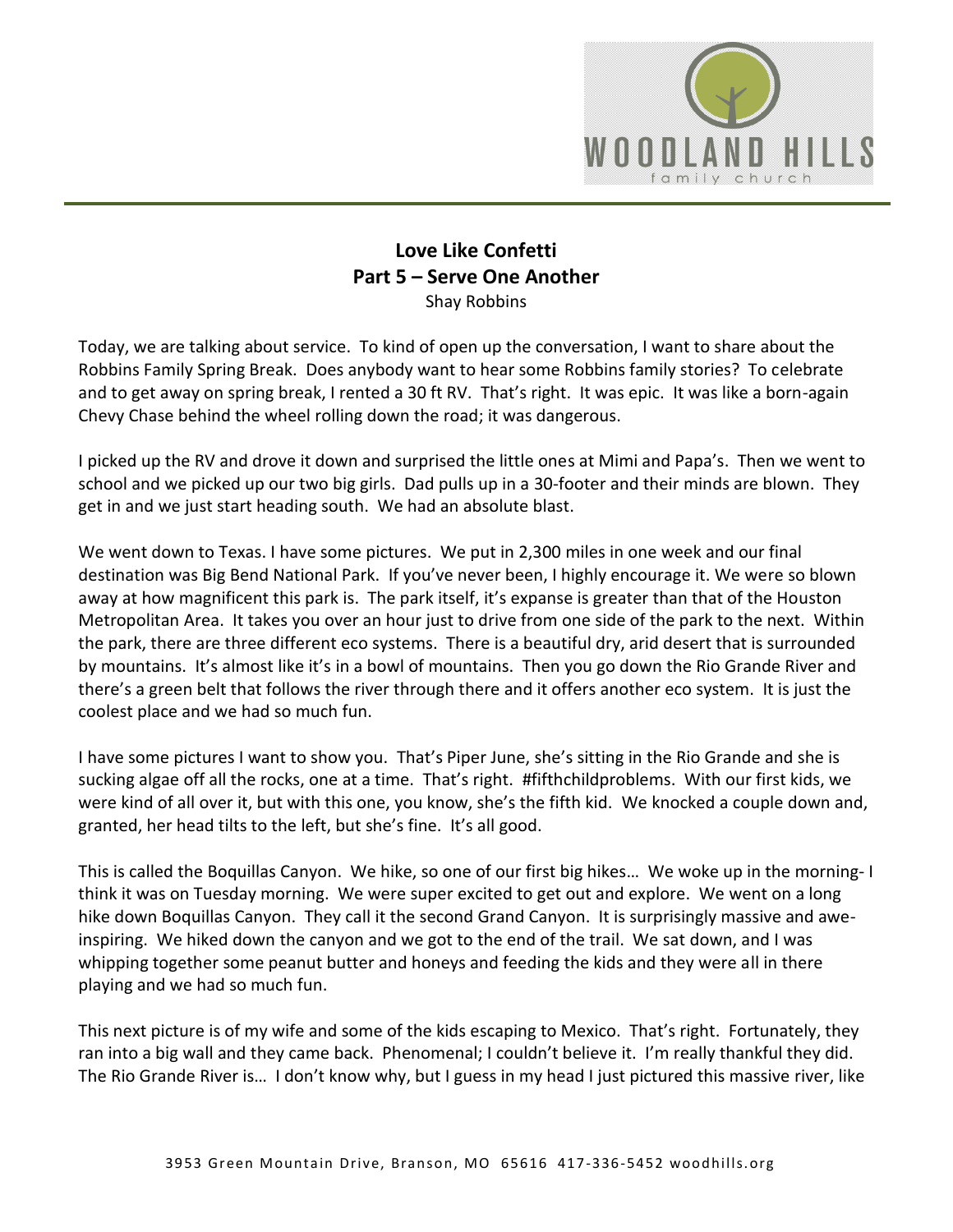the Mississippi River type river. It really isn't. I would say it's as small as the Buffalo or maybe smaller; you can just walk right across it.

While we were on that little rock bar, this genuine Mexican cowboy comes riding down, on the Mexico side, on his horse, down into the water. Part of the canyon you can kind of hike along, but then it closes off and it's just shear rock faces on either side of the river. This cowboy rides down in there and he kicks up his boots and he kind of like bounces himself on the back of his horse and the water comes up within like three inches of his rear. I'm thinking, *Oh my gosh! This is like a legit cowboy!* It was inspired, it was awesome.

Here's the next picture. This is Piper with her whale spout as they call it. We drove all over and our kids are in the RV and we just had so many awesome memories and insanity and it was just almost utter chaos at all times. There's another picture. I just want to gobble her up.

Then the final picture is us in the desert. You can see here that in the Robbins family, if at least 57% of the family is not crying, it's a win; we're really doing good. You see here in this family photo that Belle is crying, Lulu is less than enthused… She won't even touch me. But, Max has a smile, Ashley's smiling, and Piper is eating Ashley's hair, so that counts as a smile and there's Tess and dad. That's over 57%. We're were doing really well right there. That's real life. We even tried to do the Instagram thing and make things look better than they were and that's as good as we could make it. It's all good.

A funny story… We went down that Boquillas Canyon hike and we were energized in the morning and we did really well on that hike in and out. Then, we headed to another hike that goes down through the desert to another part of the Rio Grande. At that point, there are hot springs, like legit hot springs. They kind of made a pool around them and you can get in them. We headed down in the RV. Much of the trails and things that are out there are just dust in the desert. We had to get off the pavement and we went as far as we could in the RV. It got to the point that we couldn't go any further or I was just going to end up stuck.

I pulled off at this stopping spot, in the middle of the desert. I was thinking, *Ok, we've got about a half mile to get from the RV to the springs*. We sat out on our hike. Ashley and I were backpacking kids in and the big ones are walking. We made our way in and we got to the entrance where we found out we've got another quarter mile. So, three quarters of a mile, no big deal. We got in there and we had a great time. We played and laughed and were in and out of the springs and jumping in the water and all this, having a blast. This is classic Shay Robbins: we pushed it too far. We stuck around and had fun until we started to unravel just a little bit. That was a mistake, right? You want to leave when you're still energized and wanting more. I wanted to maximize it.

So, we start to unravel, and I knew it was time to go. Ashley and I packed up and we started heading out on our three quarters of a mile hike. Not that big of a deal. We got out in the desert and it's so crusty dry out there that when you walk on the ground, it just like pulverizes underneath your feet and when you step up, it blows away. We get out there I began thinking to myself, *Wow, I could see how you could die out here.* The kids start further unraveling and Ashely and I were emotionally unraveling too, but we were faking it. "Oh, this is great! Amazing experience, kids, we're so proud of you."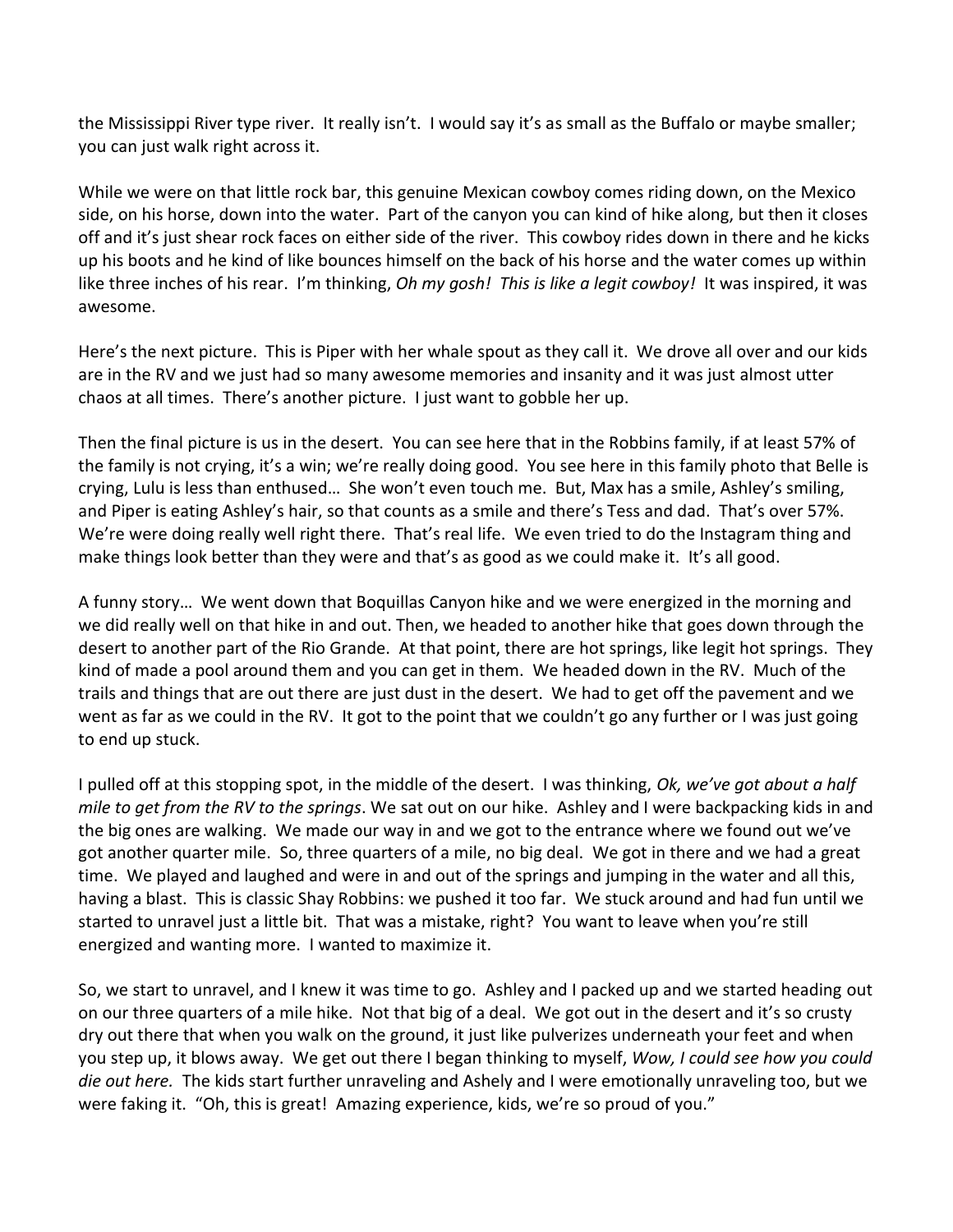They're crying, "I can't walk any further." Their feet are getting blistered and their like, "I'm so thirsty, dad, carry me." So, we were just doing our best. We came around the last corner and we saw the RV and I was think to myself, *Lord, please don't let it be a mirage*.

We got to the RV and we started passing out bottles of water and they were chugging them down. Iwas just thinking, *Goodness*. *All of the sudden, my value of a cold glass of water has probably been put where it should be.* It's essential to survive. I don't know if you knew that. I had forgotten. It's essential to survive. As we drove away from that and made our trek home, I was pondering this message and I was reminded of Jesus' words in Matthew 10 when he's talking about the concept of service. With this idea in mind, I want to read this to you.

Luke 10 – *[40](https://www.studylight.org/desk/?q=mt%2010:40&t1=en_esv&sr=1) "Whoever receives you receives me, and whoever receives me receives him who sent me."* Jesus is talking about how if you accept him, you're accepting God, you're entering back into relationship with him. He's saying that if anyone wishes to come after him, he must deny himself, pick up his cross daily, and follow Jesus. He says that not only that, as you do that, you're going to live a life of service for other people. Your service won't go without reward in God's economy.

He says, *[41](https://www.studylight.org/desk/?q=mt%2010:41&t1=en_esv&sr=1) "The one who receives a prophet because he is a prophet will receive a prophet's reward…"* In other words, if there's a godly figure or a spokesman or a leader in the community, if you care for them, you'll receive a reward. He goes on to the next example, "*and the one who receives a righteous person…"* He brings it down a notch. This is just a good guy or a good gal. If you receive them *"because he is a righteous person will receive a righteous person's reward."* He's like, "That's great, I want you to do that, I'm going to encourage you in that." Then he brings it down another rung. *[42](https://www.studylight.org/desk/?q=mt%2010:42&t1=en_esv&sr=1) "And whoever gives one of these little ones even a cup of cold water because he is a disciple, truly, I say to you, he will by no means lose his reward."*

So, we know how Jesus felt about children. Children were the least of these in society. It's the same now in our culture, but he's saying, "If you honor these, if you just bring them a cold cup of water, I'm not going to miss that. That will be rewarded."

In the context of walking through the desert, I'm thinking about that cold glass of water and the value of it; the value of a simple act of service is put into perspective.

Two weeks ago, speaking of cold glasses of water, my mom called me and said that one of our dear church family members, Denice Boerema, was on her death bed. Denice, if you guys know her, has been fighting cancer for nine years now. Her husband, Tom, has been by her side, relentlessly serving her. Two weeks ago, her health took a turn for the worse and we knew that she was in her final days.

She's my mom's best friend, so mom called me and said, "Hey, do you want to come visit?" I jumped in the car with mom and we went to their house over in Stone County. We went up in her room and I don't pretend to be like super comfortable or even knowledgeable in these situations, I just… I don't even know what to do. But, we walked in there and immediately there was this peace hanging in the room.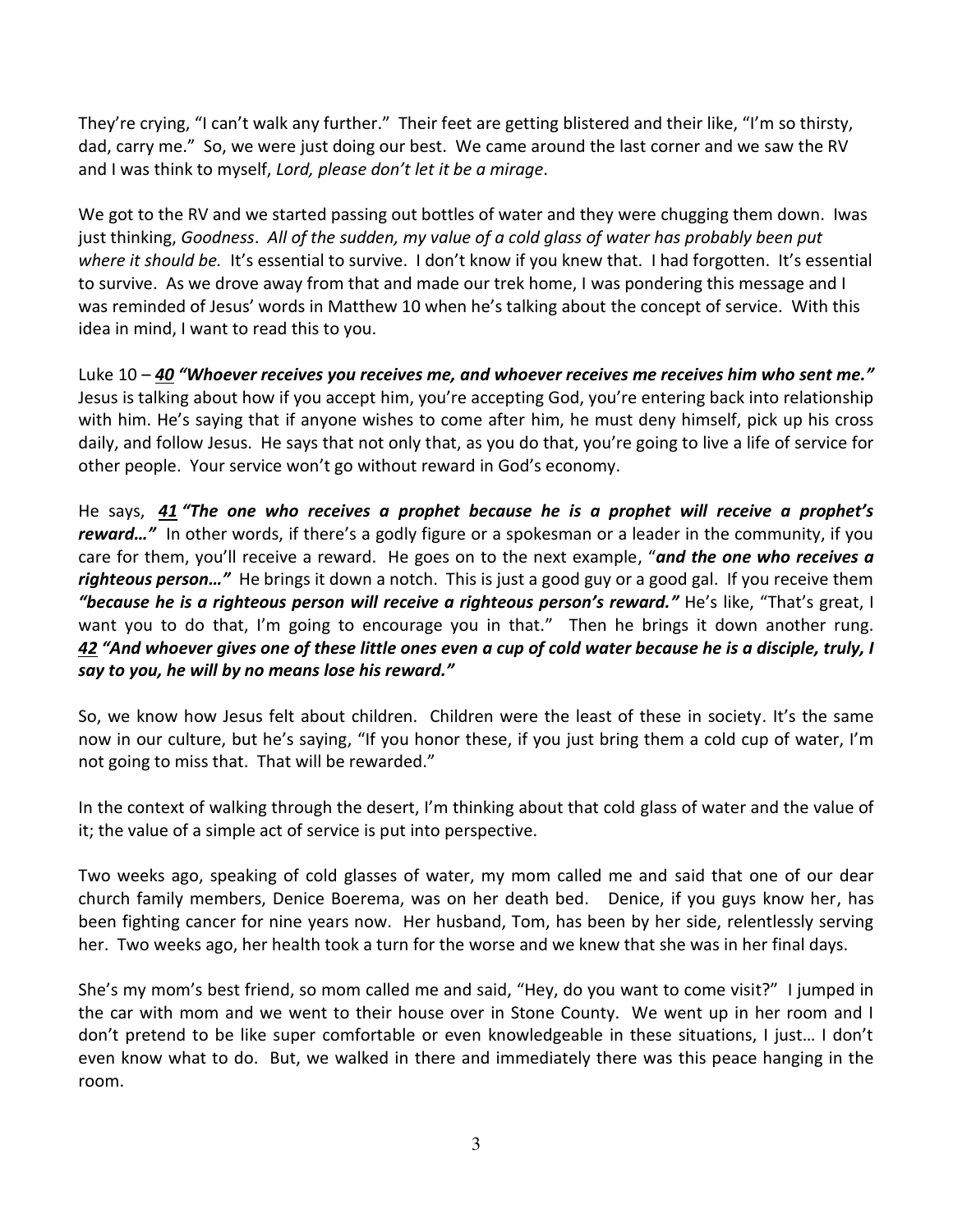They were jovial and they were laughing and joking and telling stories. Denice was sitting there, and her body was broken down. She couldn't speak any longer, but she could still communicate through lipping and the kids could kind of understand what she was saying, her two daughters, Julie and Melissa.

We were in this environment and a woman was in her very last days on this earth. Through Melissa, Denice explained that she had a desire to be baptized before she died. Both Tom and Denice spent their entire lives in a religious upbringing. Three and a half years ago, they started attending Woodland Hills Family Church and they discovered, for the first time in their lives, a relationship with Jesus and it completely transformed their family.

Denice had a desire to be baptized at Woodland Hills, but, because of all her sores and the things she was managing, it just wasn't possible. So, there, sitting on her death bed, she asked to be baptized. Together, as a family, we baptized her right there in her bed. And, though her body was broken down and you could tell she was in a lot of pain, we baptized her and sang and prayed over her. When we finished, there was a little smirk smile on her face. I thought it was so just true. In her last moments there wasn't conversation about her accomplishments, what she had done in her life as a business woman, no mention of her accolades. In her last days, her heartbeat was to worship Jesus. Isn't that something?

Now she is standing in the throne room, as of Tuesday. She is with Jesus in a glorified body. Yet, before she made that trip into eternity, she wanted to worship Jesus. I can't even tell you how much it ministered to me and provided me this perspective. You see, over nine years, as Tom cared for his wife... He always calls her "my beautiful wife." He even texted me a day or two ago. He said, "my beautiful wife..." As he served her, he had an agenda. His agenda was that he would breathe life, he would have life-sustaining service. As he brought her a cold cup of water after cold cup of water for nine years, he had an agenda.

It's not so different for you and me as we serve others. As followers of Jesus, we should have an agenda. That's our first takeaway today: **Followers of Jesus serve with a heavenly agenda**. The title of the series is *Love Like Confetti*. If we truly love people, the most loving thing that you can do or care for about somebody's life is their eternity. Too many times, we're worry about what is ailing them or consuming them or what they might think of us right now, but true love has an agenda and it is one of eternal value. Followers of Jesus serve with a heavenly agenda.

The second takeaway is this: **Followers of Jesus serve with heavenly power**. For those of us who have a relationship with Christ, we have power that flows straight from the Throne Room of God in and through our lives. We have access to a power that the world knows nothing of; they don't have that access. But, you and I, as followers of Jesus, do. So, not only do we serve with an agenda, but also serve with power that comes from the Throne Room.

Watch what Jesus says in John 7. *[37](https://www.studylight.org/desk/?q=joh%207:37&t1=en_nas&sr=1) Now on the last day, the great day of the feast, Jesus stood and cried out, saying, "If anyone is thirsty, let him come to Me and drink."* Now these are people who lived in an arid desert, like where I came from in Big Bend. That's their life, so you better believe they understand this analogy because they have a healthy perspective of the value of water.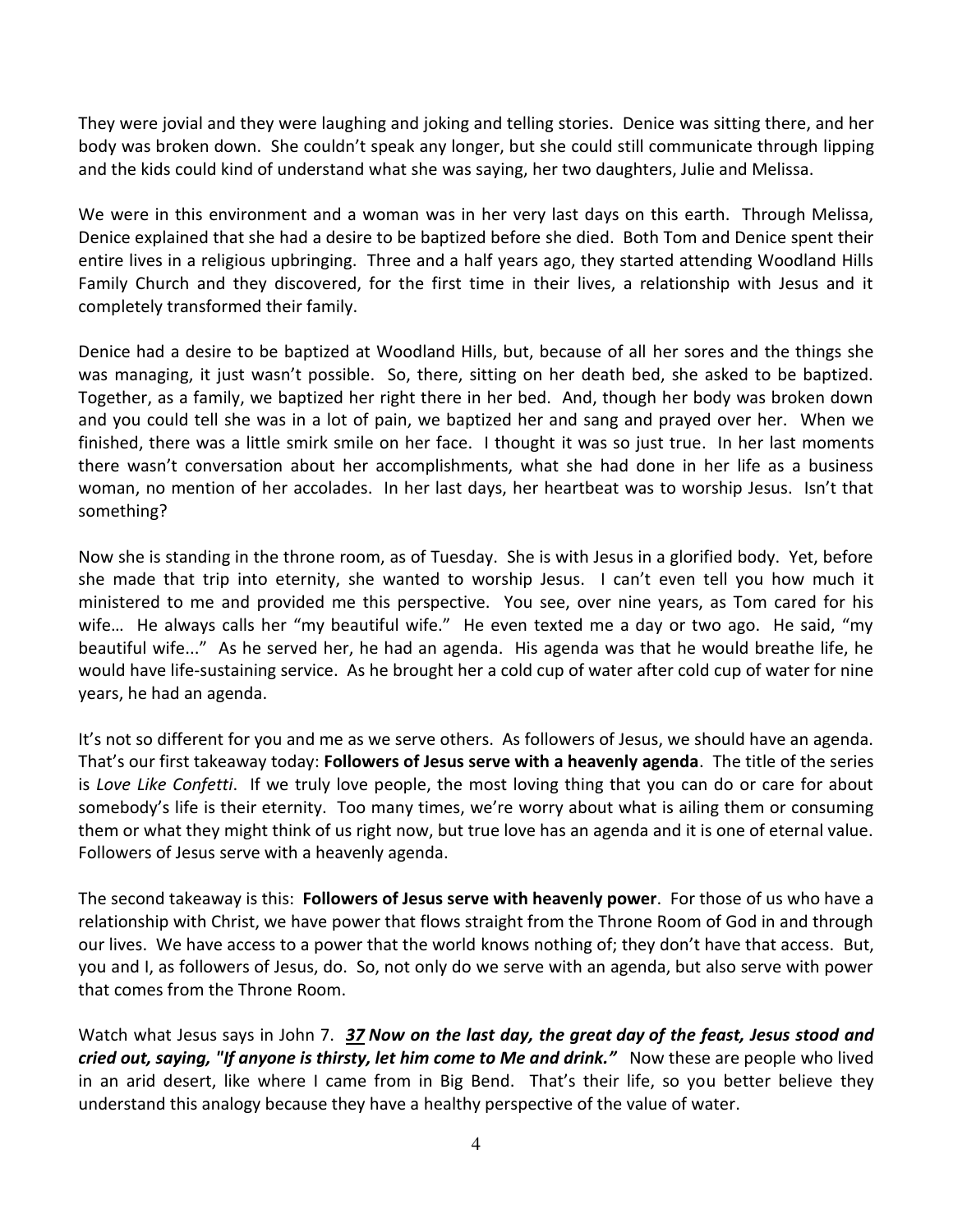## *[38](https://www.studylight.org/desk/?q=joh%207:38&t1=en_nas&sr=1) "He who believes in Me, as the Scripture said, 'From his innermost being will flow rivers of living water.'" [39](https://www.studylight.org/desk/?q=joh%207:39&t1=en_nas&sr=1) But this He spoke of the Spirit, whom those who believed in Him were to receive; for the Spirit was not yet given, because Jesus was not yet glorified.*

So, these rivers of living water are welling up in the hearts of believers. They come from the Throne Room of God and you and I have access to them. But, as followers of Jesus, we also have the wrestling match of either accessing them or leaving them to lay stagnant, unused. The scripture categorizes people into three different categories. The three categories are this:

**1) The natural man**. You're born a natural man or natural woman and naturally, you have sin in your life. That means that you are separated from a holy God and that apart from him, if you die, you'll spend eternity in hell, paying for your sins. That's the way a just God operates. So, a natural man or woman places self on the throne of their heart and Christ is left outside of their life.

**2) A spiritual man and a 3) carnal man** have one thing in common. The thing that they have in common is that they have surrendered their life to Christ and the Holy Spirit has come inside, indwelled them and sealed them as a guarantee of their inheritance of heaven. So, the spiritual and the carnal man, when they die, they are going to the same place, they are going to heaven.

But, on this earth, those of us who have a relationship with Jesus can live in one of two different modes. The **spiritual man** places Christ on the throne of their life and they place themselves humbly splayed before the throne and they allow Jesus to sit where he belongs. As a result, that power that we talked about, that supernatural power can flow through the life of a believer. That makes you a spiritual man or woman.

Now, on the other hand, what we can do is we can live in our **carnal nature**. Carnal means our flesh. If we choose to live in our flesh, we can remove Christ from the driver's seat or from the throne in our heart and then we place ourselves there. It doesn't change our eternal destination, but what it does is it separates us from the power that flows from the Throne Room because we have foolishly placed ourselves in that seat.

How many of you guys out there have said something stupid to your wife in the car? Yeah, be honest. So, when I say something stupid to my wife, her reaction is to turn and look out the passenger side window and give me the cold shoulder. That's what we do in our carnal nature with God. We turn a cold shoulder to God. So, even though we are in relationship with him and we have all the blessings that God has to offer available to us, for whatever reason, we turn a cold shoulder to God. Now, this analogy is imperfect. Some of you guys are thinking, *Well, I was right*. And I'm telling you no, you were stupid. But, in this relationship, God is perfect, he doesn't mess up. There's only one imperfect half to this relationship and when we are not tapped into the power of God, guess whose fault it is. It's ours. We've turned a cold shoulder to our God.

So, here's the way I kind of see it in my mind and I think it helps me understand the nature of the trinity – the Father, Son, and Holy Spirit – and how they work together. Jesus comes to a broken, sinful world with his arms open and he says, "Come to me all who are weary and heavy laden, and I will give you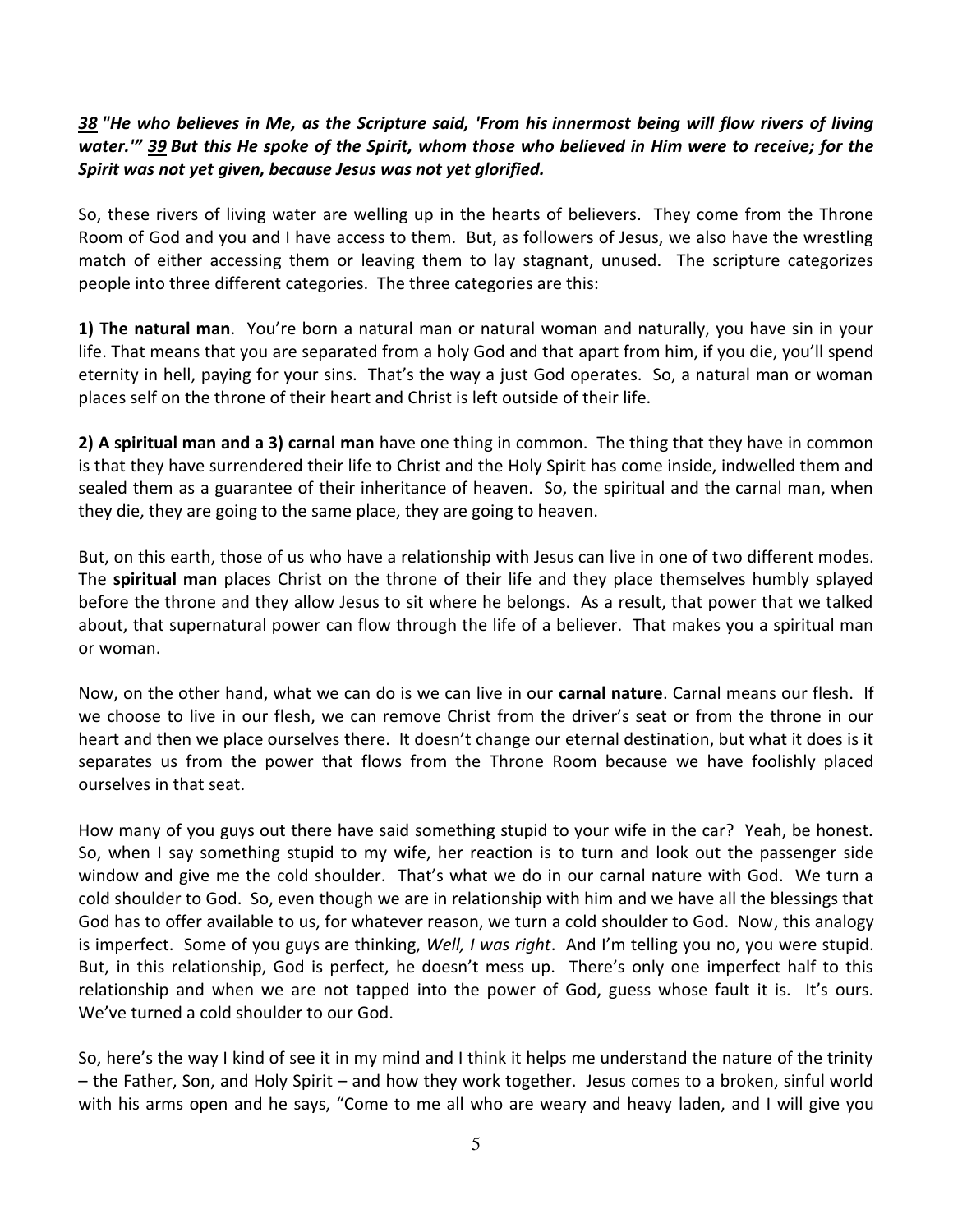rest." And those who are willing to run into his arms are in Christ and their sins are forgiven and their eternity is safe and sealed and you have access to the power of God; you're in Christ. In the scriptures, there are all kinds of awesome promises that are attached to that concept of being in Christ. The Holy Spirit that comes in and seals the believer as you're in Christ, that gives you the access to the Throne Room of God and God himself is the source of power. So, power can flow from the Throne Room, through the Holy Spirit, and then through your life so long as you are clinging to your relationship with Jesus.

Paul charges Timothy, in 2 Timothy 2: 1. He says, *Be strong in the grace that is in Christ Jesus*. The way I picture that is just simply holding onto that relationship with the Lord, just hugging him and making sure that he is a part of everything that you do. But, in our carnal nature, when we make the mistake, what we do is we kind of pry ourselves loose from that grip and we turn that cold shoulder to Jesus and we disrupt that flow from the Throne. Y'all tracking with me that far? So, that's how supernatural power can flow through the life of a believer as we serve people.

Watch what Lewis Chafer says. "*Spirituality is a work of God for His child:"* In other words, the power and the gifts that come with the Spirit is a blessing, a gift from God for us. Spiritual gifts, fruit of the Spirit, your testimony and your story being used, those are all a gift that God has given you. And watch this: *"…service is a work of the child for his God which can be accomplished only in the power of the indwelling Spirit."* 

So, you think about it this way. God has given us a gift of all the individual things that make up who you are: your personality, your experiences, your story, your gifting passions, your spiritual gifts, all of those things are given to you as a gift and our responsibility… Service is a work to take those gifts and then essential just give them back to God. Isn't that a cool way to think about it? So, as I serve other people through my various gifts, every time I do that, I'm being a blessing to the Gift Giver.

**A follower of Jesus' service to the church builds up the body of Christ**. When we serve, there are two bodies of people that will receive our service and they receive them in two different ways. When I serve as a member of this body of Christ, as I serve you, there is a strengthening or a building up or a maturing process that I can aid in our church body and likewise you can do the same.

Paul writes in Ephesians… He explains it simply. *[15](https://www.studylight.org/desk/?q=eph%204:15&t1=en_hcs&sr=1) But speaking the truth in love, we are to grow up on all aspects into him who is the head, even Christ [16](https://www.studylight.org/desk/?q=eph%204:16&t1=en_hcs&sr=1) from whom the whole body, being fitted and held together by what every joint supplies, according to the proper working of each individual part, causes the growth of the body for the building up itself in love.*

So, as I look back… And you can do the same. As you look back at your faith journey, think about the people who have played significant roles in your life in helping you mature in your faith. I think of my mom and my dad, Joe White, Ted Cunningham, Keith Chancey, and the list goes on and on of these influencers that have been part of my life and have helped in my growth and maturity. They all served me in different ways. That's how it works within this body. Whatever gift you've been given, do not minimize it. Don't minimize your role in the body of Christ.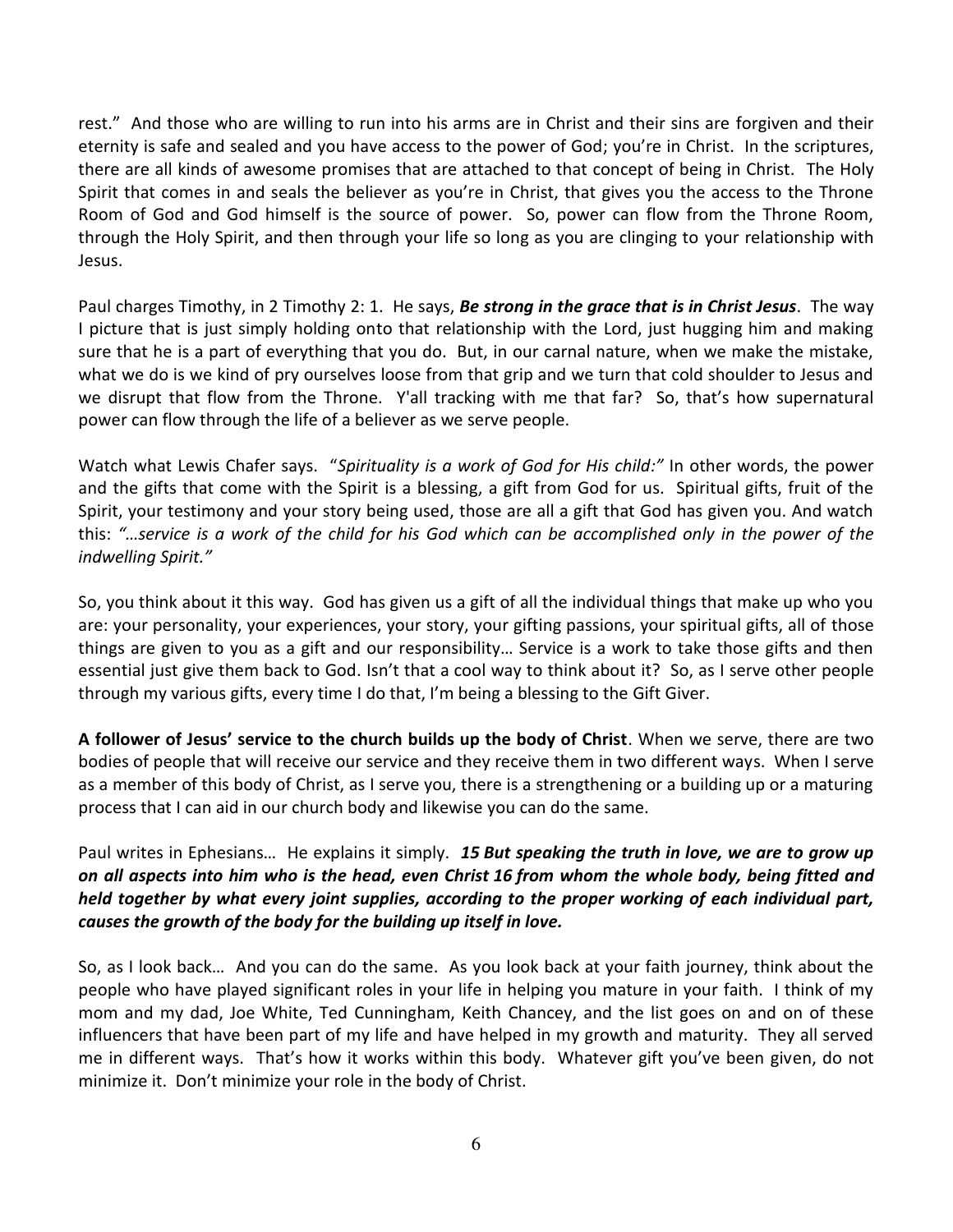According to Ephesians 4, it says that every ligament, every body part has an essential role in the building up of the body.

Years ago, Adrian Peterson played for the Minnesota Vikings. He was a freak of nature, one of the most amazing running backs. He was 235 pounds, extremely athletic, extremely gifted. He just ran away with the ball. This huge strapping man tore his ACL and an ACL in the 235 pounds… It's a ligament that about an inch and half long and about a quarter inch wide; it weighs just grams. The loss of that ligament took Adrian Peterson completely out of the game. Now isn't that something?

Paul is using that analogy to show us that every single one of you has a specific role and your role matters. It's important, in fact, it actually essential to the building up of the body of believers around you. You are absolutely essential. That's why we get so passionate about the opportunities to serve here. Right now, we've got a tent set up outside that's called The Sweet Spot because we believe that everybody here has a specific spot where they can serve the body of Christ. We want to help you discover that. Some of you in the maturity of your faith know exactly what your gift is. It took me years to kind of figure that out and it will take me years to really grow in that. The church exists here to help you find that and then give you opportunities to plug you in to serve and help grow up the body of Christ. You've got a responsibility.

So, on the other hand, when we serve those outside the church, so unbelievers, it looks like this. **A follower of Jesus' service to unbelievers gives them a seat at the table of influence.** So, as you serve those who don't have faith in Jesus, you're earning the right to influence their life. For me, one of the ways, which is kind of my love language, is food. If you were to give me a steak, I would love you forever.

I'm reminded, and this is funny… Twenty years ago, I was landscaping in the summer in Southeastern Iowa and it was super-hot and I was working really hard. It was 10:00 am, about the time I get hungry for lunch every day, and the owner of this house walks out with three Dilly Bars. Do y'all know what Dilly Bars are? It's just ice cream with chocolate on it. He brings out three Dilly Bars. He hands me that Dilly Bar and, at that point, I would have died for him. He had won over my loyalty. I remember it 20 years later. Isn't that something? But that guy could have told me to do anything and I would have been like, "Yes sir. What can I do for you?" That's the way it works as we serve people. It provides us the opportunity to influence.

 I want to challenge our church today. I want to challenge you to think about your life and the people that you interact with. I want you to think about your favorite restaurant and I want to challenge you to seek out the same waiter or waitress every time you go and build a friendship with them. When you tip… I want to flip our thought process. Many times, when we tip, we tip based on the quality of service that we receive. I want to flip that on its head. As a church body, I want to challenge us to begin tipping based on the quality of service in my heart. Tipping doesn't have anything to do with their performance. It has everything to do with my heart to serve them. Think about your mechanic. No matter how bad he is or fowl mouthed, go to your mechanic and be loyal to him. Get to know them over the years. Make an investment in their life.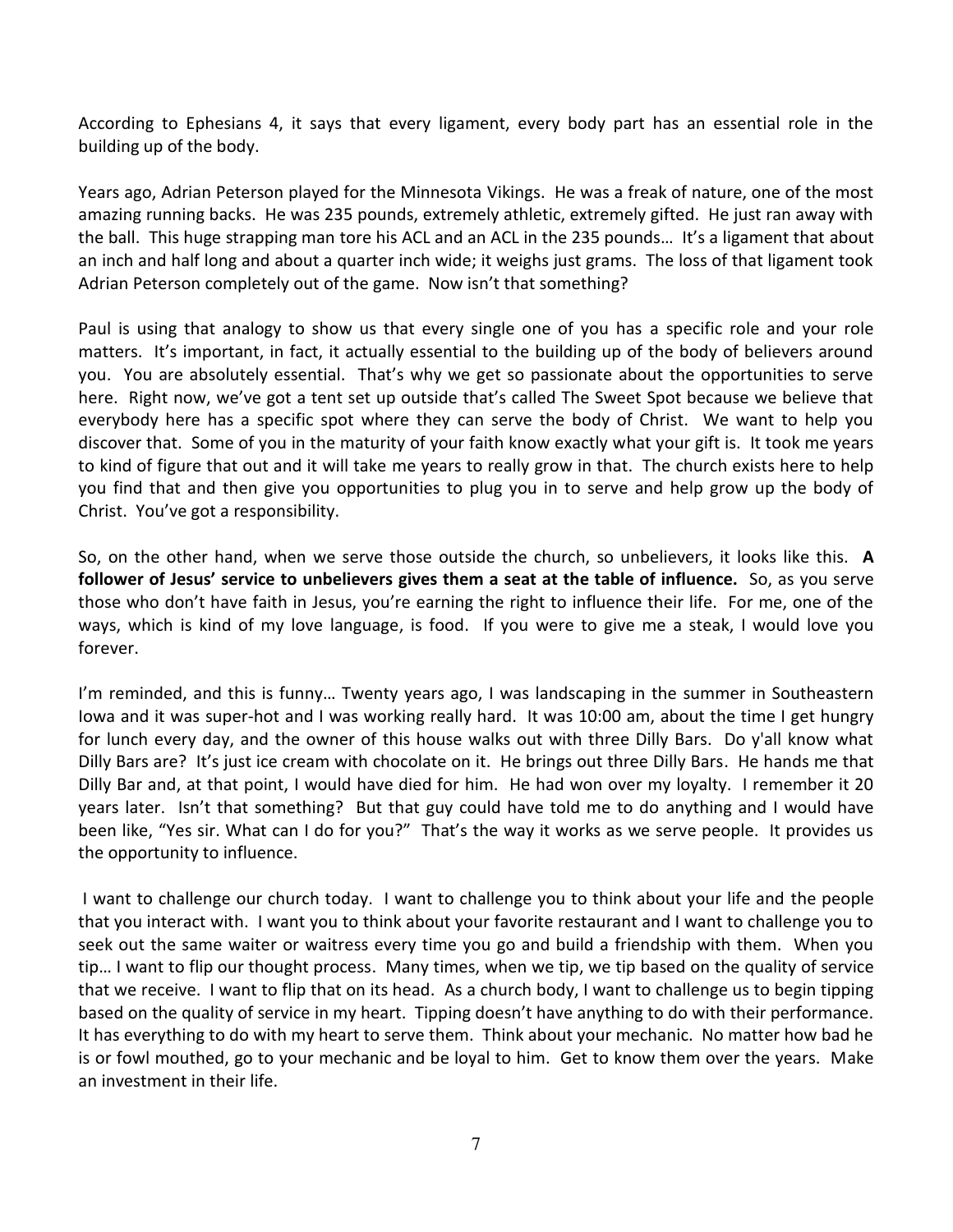I was actually convicted a couple of days ago. I'm sitting in a coffee shop I like to go to when I prepare messages. I know the young guy who started this coffee shop from years ago in K-Life, but my interactions with him have just kind of been shallow to be honest with you. I began thinking that if I came in here and I asked him one good question every time I came in here, just one good question like "What are you fired up about right now?" "What's your best-selling drink?" "Why do you like it?" "What's making you anxious right now?" I mean just one question at a time. I could strategically earn more influence in his life. It's not rocket science. We can serve people by caring enough to get to know them. Do you know that is rare today? Do you know that asking great questions will fling open doors of opportunity to serve people?

Every interaction… Where there are people, there is opportunity. Let's not miss those opportunities to serve those who are lost. If we truly love as we follow Jesus, we care and we serve them with an agenda.

As I think about serving… If you're anything like me, just reflectively thinking about your Christian life, you probably want to make a difference. That's kind of the way I am. With my life, I want to make a difference, I want to impact people. As I look back at the people in my life who impacted me, I can't tell them enough, "You don't understand how much you've meant in my life." I want to be that for other people, but to stand there and think about how you want to accomplish these types of things in your lifetime, it's a little bit overwhelming and it's hard to know where to even start. I want to argue today that just by offering cold glasses of water that are supercharged by the Holy Spirit, you can love people in extravagant ways that you never imagined.

There's a story from King David's Mighty Men. I really look for every opportunity to weave them into messages and I found a way today. King David's mighty men were his elite fighting force. They numbered 30 at any time. When one would die, another one would be ready to step up into their ranks. These guys were bad mama jamas. They were crazy passionate about serving their captain and they were fearless regardless of the cost. The story goes, from 2 Samuel 23, that David, while he on the run in the wilderness, which a good part of his life he spent in that kind of condition, was hid out in a place called the Cave of Adullam, which was a safe place for him. He referred to it as his stronghold. It was as cave that was in the hill country around Bethlehem, where he was a shepherd growing up. So, he was ultra familiar with this territory.

They were hiding out because the enemies, the Philistines, were camped out in the Valley of Rephaim and they had set up garrisons within Bethlehem. It was this rinky dink little country town that David was from. He's up in this cave and I just think about him probably huddled around a fire at night in the back of the cave, bumming. Probably sad for his town, trying to figure out what to do, how to help his kin's people, reminiscing about his childhood. You imagine all these thoughts flying through his head.

As he's seated around the camp fire, he mutters something. He says, "Oh how I wish I could have a drink from the well of Bethlehem." I think he just said it kind of at random, just a longing that came out in that way. Three of his mighty men heard this and they got together. They're like, "Let's go get him a drink." They go out of that cave, down that mountain, sneak through the valley, and the break through the garrison, the lines at Bethlehem. They take the time to draw up a drink from the well of Bethlehem.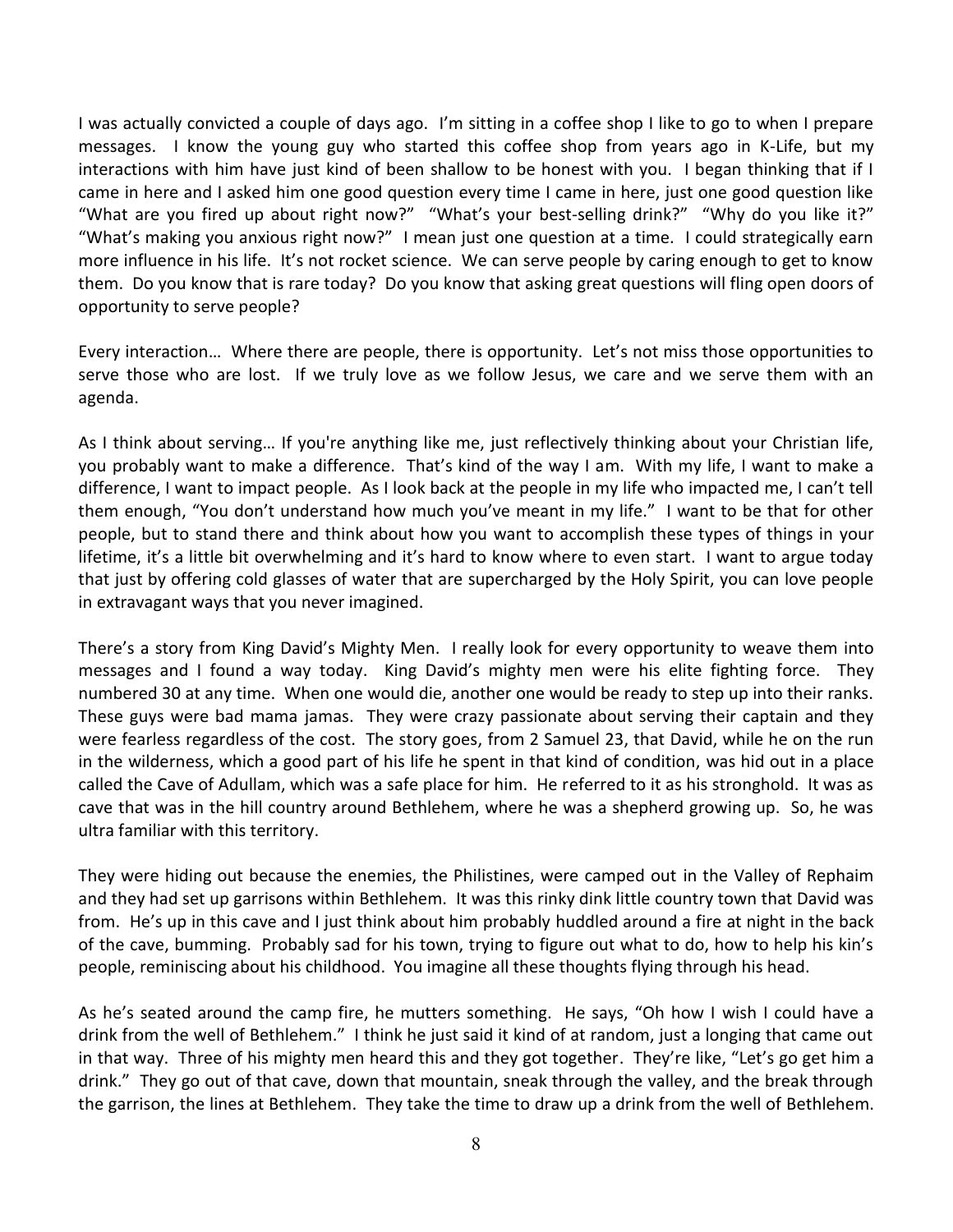They break back through the lines, climb back up the mountain, go back in the cave, and there sits David – he hasn't moved an inch – and they offer him a drink from the well of Bethlehem.

Can you imagine what he was thinking in that moment? *You knuckle heads! What are you doing?* But, when he holds the drink… The mighty men could not imagine what he was thinking emotionally and what this represents. Number one, the act of valor, the loyalty when his back is up against the wall. The childhood memories of all the times where he freely drank from the well, where he drew up water after a long walk through the desert when he was desperate. They couldn't possibly know what that was doing for him emotionally.

He takes that water and rather than drinking it, he pours it out as a drink offering to the Lord. I believe the reason he did that was because the water was too valuable for him to consume. So, David, being a man after God's own heart says, "This water is too valuable for me to drink; I'm going to pour it out to you, Lord, to honor you because it's just too valuable."

I believe that in a lifetime of simply offering a cold glass of water… Listen, when people are walking through the desert… Tom is in the desert right now. It's not our job to pull him out of the desert; it's our responsibility to offer him a cold glass of water. As we spend a lifetime of practicing that and doing that, the Holy Spirit, the power from the throne room will create influence and movement and ministry and encouragement that we cannot fathom because the power is beyond ourselves. How fun is it to think about that? Truly it is more blessed to give than to receive.

This kind of begs the question: How do I go about giving of myself day in and day out. How do you do that? I believe that **Supercharged service flows from a love affair with God**. Those mighty men loved David, they believed in him, they followed him, they had seen his character. They knew he was worth following. They cherished him. And out of that heart of love, they did an extravagant act of service and they brought him refreshment. Tom, as he has served his bride over nine years… I mean nine years fighting cancer. How many cold glasses of water has he brought to his bride? The way he always refers to her as "my beautiful wife." He did it out of this massive heart of love to bring her refreshment and encouragement and life-sustaining water on a daily basis. It's not that complicated, but ultimately, that river of life comes from a love relationship with the Lord.

Psalm 91: 1 says, *He who dwells in the shelter of the most high will abide in the shadow of the Almighty*. He who dwells will abide. We don't have to worry so much about all the things that we have to do, feel led to do, want to do. That's not our concern. Do you know what our concern is? He who dwells. It's worship. Just like Denice in her final days. She wanted to worship Jesus. Out of that, do you know who she ministered to? In her weakest of moments in her lifetime, she ministered to me in such a powerful, magnificent way. I can't even put it into words. He who dwells will abide.

That word *abide* means remain. It's an agricultural term and I love to talk about it because I have a degree in environmental horticulture that I do nothing with. I can't even hardly pronounce it; my goodness. Horticulture – the study of plants. The idea is that you take a root stalk and you graft to it a tender shoot. As that tender shoot… The xylem and the phloem they line up… The water and the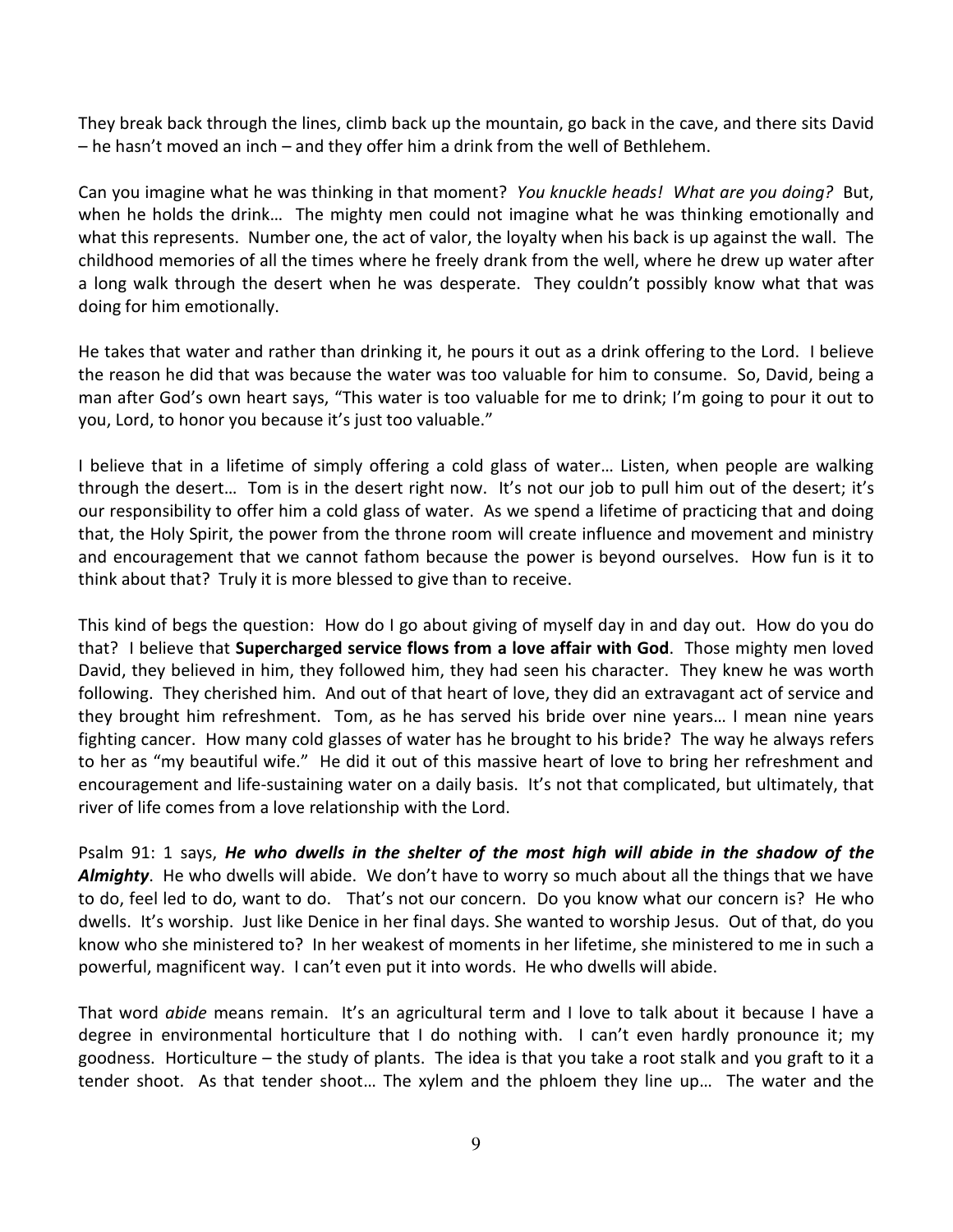nutrients that are taken from the ground flow up through the root stalk, up through the stem to the xylem and phloem and then it goes out into branches and it produces fruit.

If we want to produce fruit in our lives, if we want to serve people in a way that changes them, that influences them for the kingdom, our concern is not the service; our concern is dwelling with the Lord.

Let me make it really simple. Do you know how you dwell with the Lord? You just emotionally check in with him. There are all kinds of things that accompany that: spending time in his word, meditating on truth, spending time in godly community, serving others, all kinds of things. But in it's simplest form, it's just like, "I want to engage with you, Lord. I'm going to share my thoughts, my emotions, my difficulties, my sins, my temptations, it's all yours; I'm an open book." He who dwells will abide.

Last quote. This comes from John Piper and I think it's a great way to finish. "*God is most glorified in us when we are most satisfied in him.*"

One of the great blessings that comes with service is that when you're serving, it's fun, it's life-giving, it's exciting. Especially when you find your wheelhouse, your gift. Your like, *This is what God made me to do*. If you don't know what that is, just think about it. What makes your blood boil? What are you passionate about? What makes you pound the table? Whatever that is, you need to go get into that. You need to go be a part of that. You need to move the needle there. That's where God is going to send power from his throne through your body. What you'll find is it is life-giving and your satisfaction in him will grow and as you're satisfied in him, guess what? He's glorified through your life. There is no better way to live.

So, I challenge you, church, go find your sweet spot. Serve those around you with an agenda. Don't miss out on your opportunities because where there are people, there is purpose.

As I close… You know, when we started this five weeks ago, somehow, they backed up a dump truck on top this building and they dumped it on Ted – all that confetti. Well, this is all we have left. On our way out, we've got a tube of confetti for each one of you and we want you to grab one and take it. We want it to be either a reminder or you can dump in on somebody. Ultimately, we just want a takeaway, something you can put your hands on to be a reminder to love, encourage, forgive, pray for, serve like confetti. I'm going to have fun doing it. I'm going to enjoy this life and this opportunity that God has given us. Y'all with me on that?

Let's pray together and then we'll worship and as we do worship, I just want to encourage you that if you need prayer, if you need help, our prayer team is so excited to minister to you. We want to get involved in your life, we want to help you. If you've got stuff that you just need help with, come on down and share with our prayer team; we'd love to meet with you as we close.

Lord Jesus, we rejoice in you today. I want to pray a specific prayer over those who don't know what they are gift is and they are left wondering. I want to ask, God, that you would either just lay that on their heart and clearly tell them, "This is where I want you; this is the gift I've given you." Or, perhaps that you would use the church staff and the Sweet Spot that perhaps, as they walk forward in faith, you